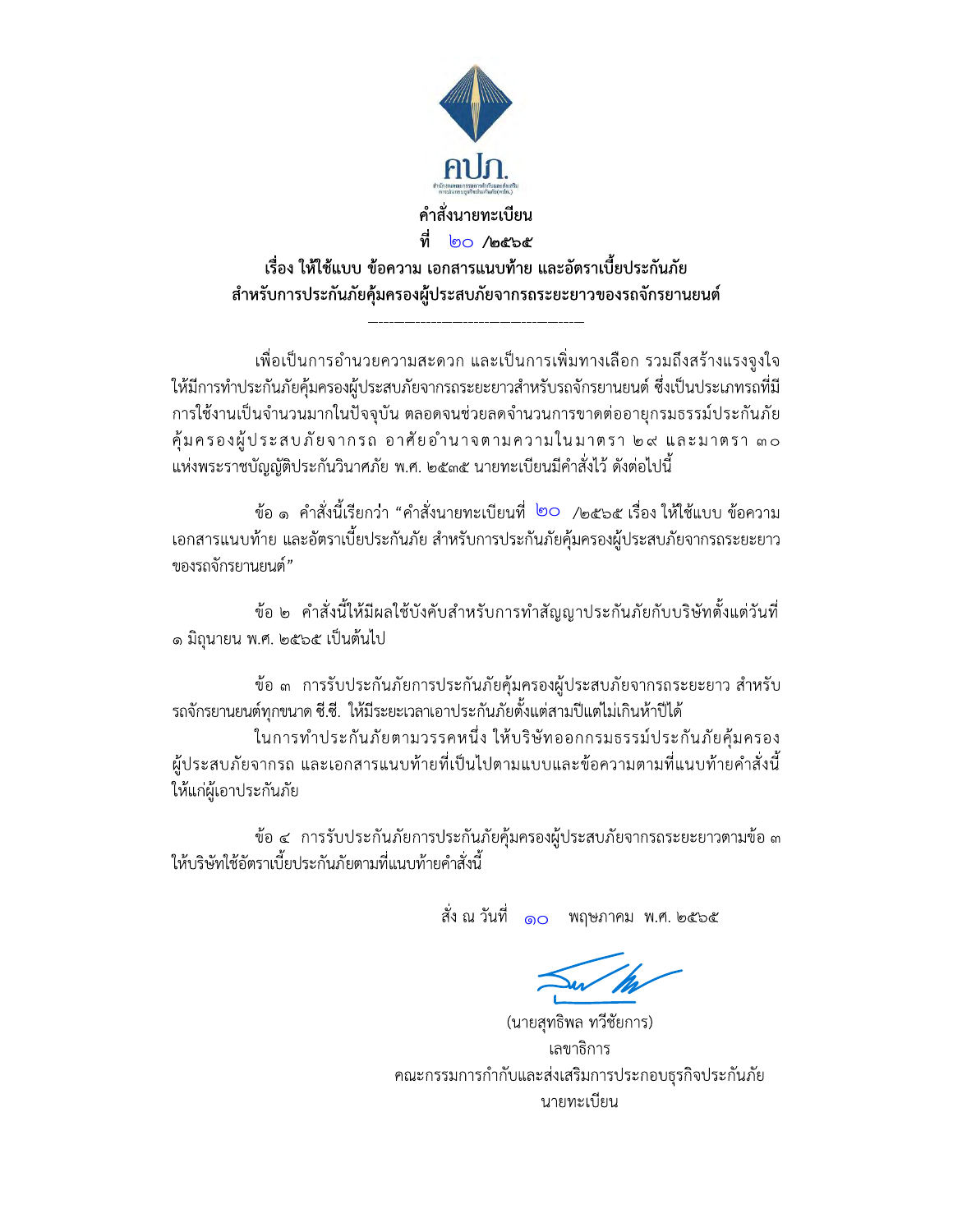# อัตราเบียประกันภัยคงที่ ไม่รวมภาษิอากร สำหรับการประกันภัยคุ้มครองผู้ประสบภัยจากรถระยะยาวของรถจักรยานยนต์ ะเวลาเอาประกันภัยตั้งแต่ 3 ปี แต่ไม่เกิน 5 ปี

## <=-6>?@ 6-> A

|                                                                   |              |           |           | ้อัตราเบี้ยประกันภัยคงที่ ไม่รวมภาษีอากร |           |           |           |           |  |  |
|-------------------------------------------------------------------|--------------|-----------|-----------|------------------------------------------|-----------|-----------|-----------|-----------|--|--|
| สำหรับการประกันภัยคุ้มครองผู้ประสบภัยจากรถระยะยาวของรถจักรยานยนต์ |              |           |           |                                          |           |           |           |           |  |  |
| ที่มีระยะเวลาเอาประกันภัยตั้งแต่ 3 ปี แต่ไม่เกิน 5 ปี             |              |           |           |                                          |           |           |           |           |  |  |
|                                                                   |              |           |           |                                          |           |           |           |           |  |  |
| <u>รถที่ขับเคลื่อนด้วยกำลังเครื่องยนต์</u>                        |              |           |           |                                          |           |           |           |           |  |  |
| ประเภทรถและ                                                       | การใช้รถยนต์ |           |           |                                          |           |           |           |           |  |  |
| ขนาดรถยนต์                                                        |              |           |           |                                          |           |           |           |           |  |  |
|                                                                   | รทัส         | ส่วนบุคคล | ส่วนบุคคล | ส่วนบุคคล                                | รหัส      | รับจ้าง∕  | รับจ้าง∕  | รับจ้าง∕  |  |  |
|                                                                   |              | (บาท/3ปี) | (บาท/4ปี) | (บาท/5ปี)                                |           | ให้เช่า∕  | ให้เช่√   | ให้เช่√   |  |  |
|                                                                   |              |           |           |                                          |           | สาธารณะ   | สาธารณะ   | สาธารณะ   |  |  |
|                                                                   |              |           |           |                                          |           | (บาท/3ปี) | (บาท/4ปี) | (บาท/5ปี) |  |  |
| 1 รถจักรยานยนต์                                                   | 1.30         |           |           |                                          | 2.30 3.30 |           |           |           |  |  |
| 1.1 ไม่เกิน 75 ซี.ซี.                                             |              | 400       | 525       | 650                                      |           | 400       | 525       | 650       |  |  |
| 1.2 เกิน 75 ซี.ซี.                                                |              | 850       | 1,125     | 1,400                                    |           | 1,000     | 1,325     | 1,650     |  |  |
| ไม่เกิน 125 ซี.ซี.                                                |              |           |           |                                          |           |           |           |           |  |  |
| 1.3 เกิน 125 ซี.ซี.                                               |              | 1,150     | 1,525     | 1,900                                    |           | 1,150     | 1,525     | 1,900     |  |  |
|                                                                   |              |           |           |                                          |           |           |           |           |  |  |
| ไม่เกิน 150 ซี.ซี.                                                |              |           |           |                                          |           |           |           |           |  |  |

<u>หมายเหตุ</u> : การรับประกันภัยในช่วงระยะเวลาที่เกิน 3 ปี แต่ไม่ถิ่ง 4 ปี หรือเกิน 4 ปี แต่ไม่ถิ่ง 5 ปี ให้ใช้อัตราเบีย ประกันภัยแบบเฉลี่ยรายวัน